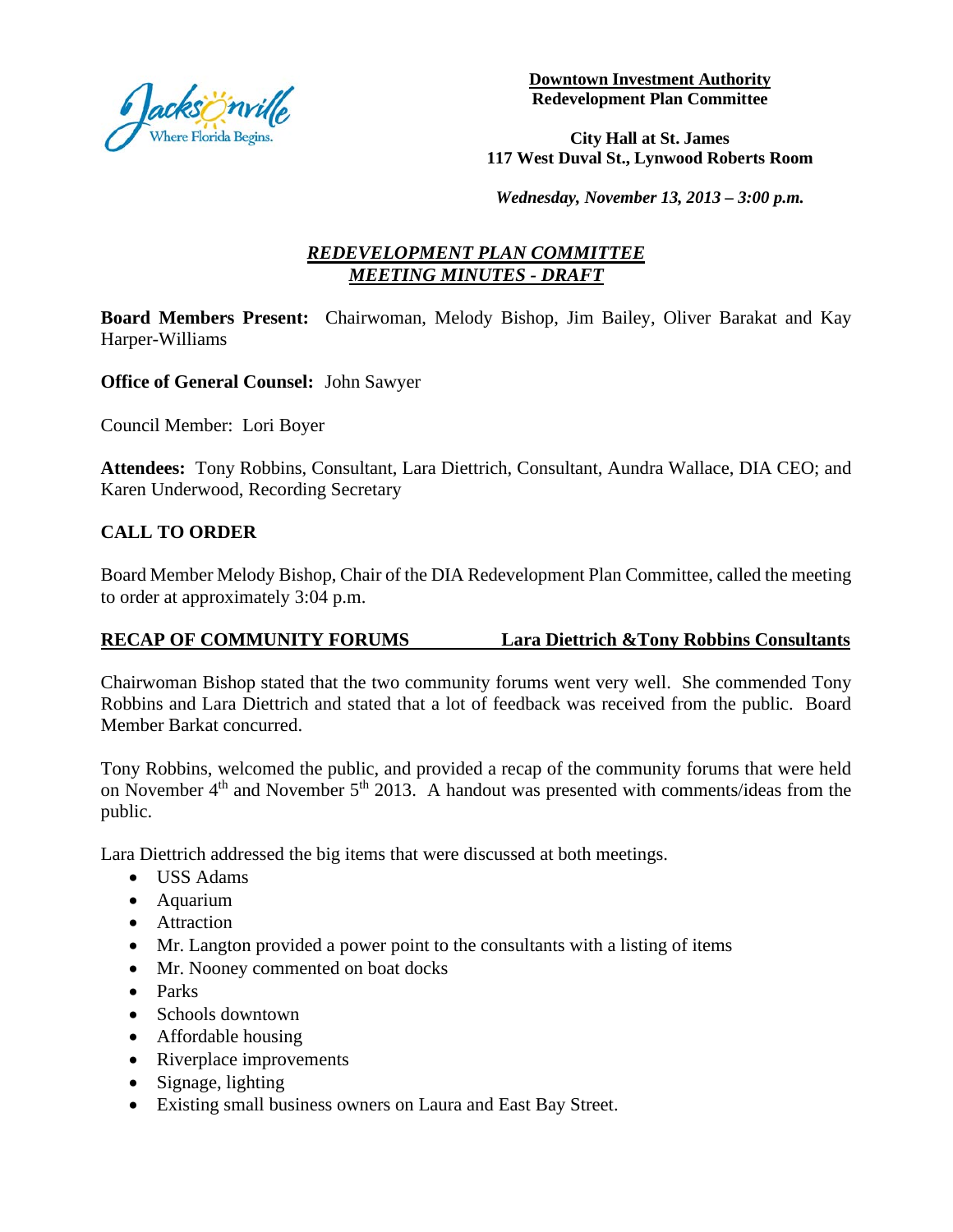Downtown Investment Authority Redevelopment Plan Committee November 13, 2013 Page 2 of 3

Board Member Barakat inquired about the methodology to be used to make decisions filter from the community forums. Tony Robbins responded that the purpose of today's discussion was to provide what was heard from the public. There were 90 to 100 comments taken and they will be funneled down into general categories by placing them into a near term project or a long range project. After the Thanksgiving holidays, the topics will be narrowed down and new ideas are welcomed.

Board Member Bailey stated that the communication would be important. If 150 people commented at the forums, then 100,000 will understand the importance of why downtown affects everybody in the community.

Aundra Wallace discussed financial feasibility studies.

Lara Diettrich encouraged the board to keep one thing into consideration when it comes to signage, the roads are managed by DOT.

Chairwoman Bishop stated to incorporate health and wellness to the city.

Council member Boyer advised the board to be aware of the shot-gun houses that were designated historically this year in the Lavilla and the Ritz Theatre area for \$80,000.00 to make them look better. Aundra Wallace inquired if the amount was \$80,000 per house or collectively. She responded collectively and that was the number presented to Council as stabilization. It was not complete renovation but as stabilization and they would be accessible for someone to see them as they are as opposed to having a chain-link fence.

Oliver Barakat inquired about financial feasibility on some of the items and asked Mr. Wallace if that would be staff or the consultant's responsibility for the scope of work. Tony Robbins responded yes. He stated that the first community redevelopment plan does have costs associated with projects that are listed in it, but more specifically the business investment plan is designed with the financial feasibility through the market analysis of projects that are proposed in it.

Mr. Wallace stated that he wanted specific financial feasibility for the economic impact of that project to go hand and hand.

Lara Diettrich commented that specific projects and improvements would also be areas of focus to generate the support and incentives.

The board discussed financial feasibility.

Chairwoman Bishop stated that the way the matrix was set up originally was based on the 19 points of the most recent plan. The elements captured everything that was discussed. She could submit the excel spreadsheet to use as background.

## **PUBLIC COMMENTS**

The floor was open for public comments.